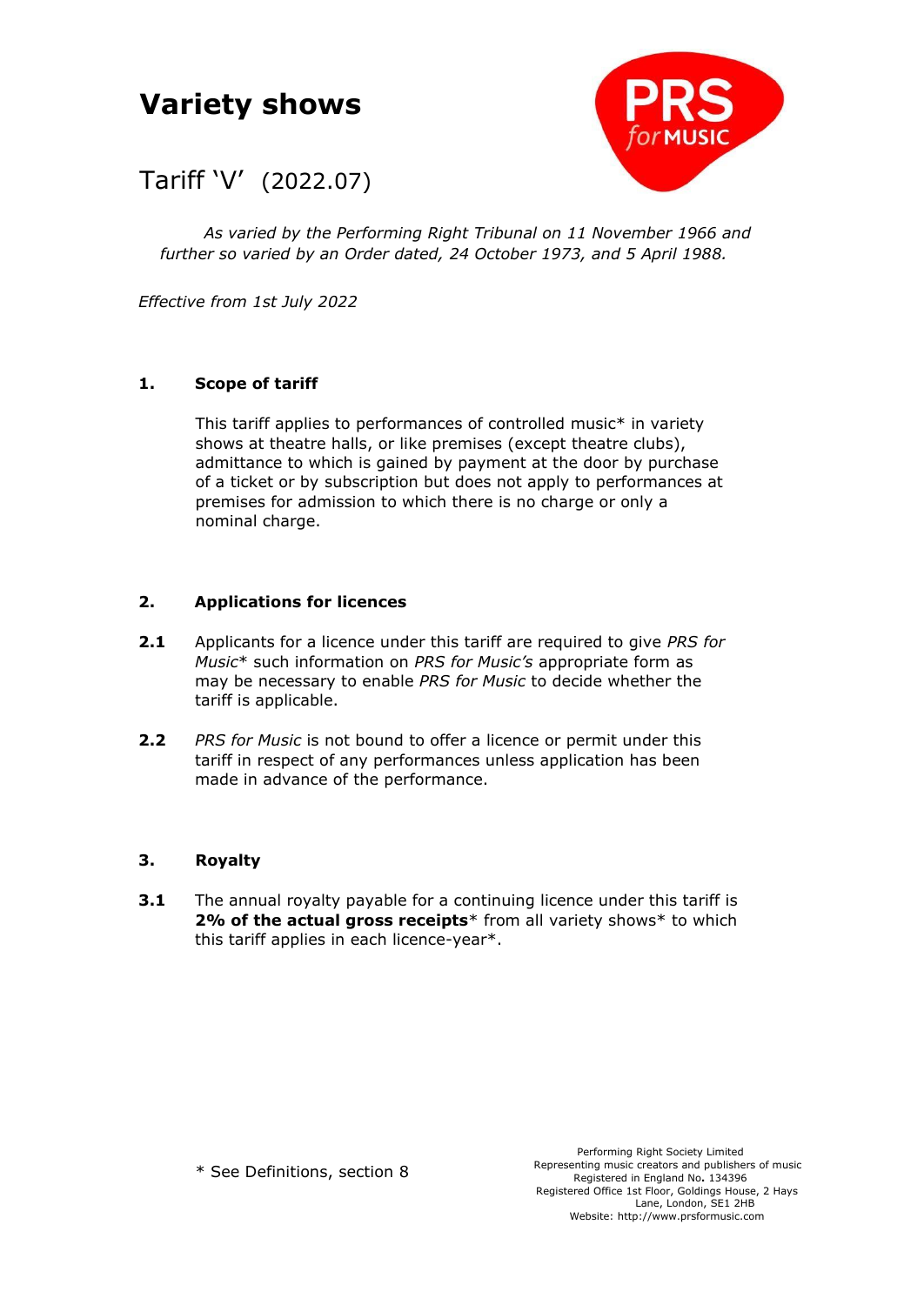- **3.2** Subject to paragraph 3.3 of this clause, where the licensee establishes in respect of a variety show that the proportion of performing time\* during which music controlled by *PRS for Music* is played is
- **3.2.1** one-quarter or less;
	- or
- **3.2.2** more than one-quarter but not more than one-half; or
- **3.2.3** more than one-half, but not more than three-quarters,

 the royalty payable in respect of that variety show shall be subject to a **discount of 75%, 50% or 25%** respectively.

For the purpose of computing the duration that the controlled music occupies the following shall not be counted as the performance of controlled music:

playing controlled music off stage, except by way of accompaniment to a sung instrumental danced or mimed performance on stage; and

playing a few bars of controlled music on entrance or exit only or otherwise purely incidentally to an item on the programme\* not including any other performance of controlled music.

**3.3** A licensee shall only be entitled to a discount under paragraph 3.2. of this clause if he/she gives *PRS for Music* notice, in writing, of his/her intention to claim a discount in respect of a particular show. Such notice shall be accompanied by such information as *PRS for Music* may need to enable the discount to be computed and shall be given in time to enable *PRS for Music* to verify by attendance at a performance of the show, the particulars on which the claim is based, and in any event must reach *PRS for Music* not more than five clear days after the first performance of the show or not less than 10 clear days before the last performance of the show, whichever date may be the earlier.

#### **4. Calculation and payment of royalty**

- **4.1** For the purpose of calculating the initial royalty payable under *PRS for Music's* licence, an applicant shall make a declaration on a form supplied by *PRS for Music* of the estimated particulars of variety shows and of any other entertainments or events with controlled music intended to be held during the first licence year, and of the money-holding capacity\* of the premises at which he intends to hold them. He/she shall thereupon pay on account of that first licence year the royalty calculated in accordance with this tariff (but by reference to estimated gross receipts\*) or with whichever one of *PRS for Music's* tariffs shall be applicable to such other entertainments or events on the basis of the particulars so declared;
- **4.2** The payment so made and every further payment in respect of royalty to be made by a licensee to *PRS for Music* shall be made upon the terms and subject to the conditions set out in and endorsed on *PRS for Music's* standard form of contract applicable to a licence to perform controlled music.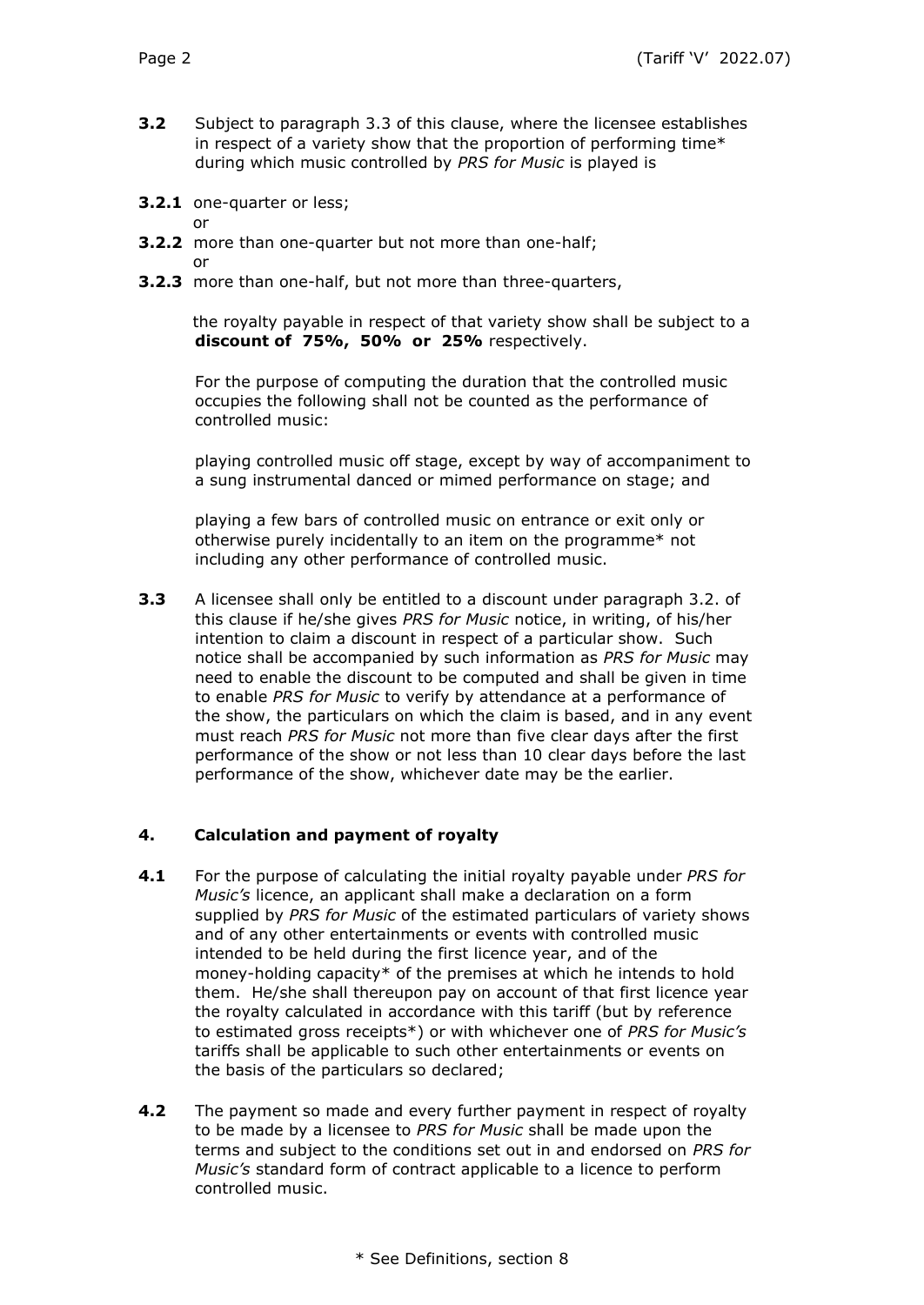#### **5. Value Added Tax**

In cases where S.42 of the Finance Act, 1972 (as amended from time to time) does not apply, the Licensing Body shall be entitled to add to the annual royalty payable under a Licence-Contract issued pursuant hereto, a sum equal to the amount of Value Added Tax for which the Licensing Body is liable in respect of the said annual royalty, and shall furnish the licensee with a tax invoice showing the amount of Value Added Tax in accordance with the Value Added Tax (General) Regulations 1972, as amended from time to time.

#### **6. Right of audit**

*PRS for Music*, by any auditor appointed by it for this purpose, shall have the right of free entry to the licensee's premises during normal business hours, solely for the purpose of checking the particulars on which the royalties under the licence are calculated, for which purpose the licensee shall make available to the auditor all necessary records and books of accounts.

#### **7. Date of tariff**

All earlier editions of this tariff are withdrawn as from the 6th July 1988.

#### **8. Definitions**

- **controlled music** means copyright music which is in the repertoire of *PRS for Music*.
- **estimated gross receipts** means such sum as shall equal 70% of the money-holding capacity of the place of performance of controlled music multiplied by the total number of performances at that place in the relative licence year.
- **gross receipts** means all monies paid or payable in respect of admission charges in connection with any variety show, less library and party booking discounts and Value Added Tax or any other Government tax or imposition of a like nature for the time being in force.
- **item on the programme** means an act or turn constituting one of the separate performances included in a variety show (or constituting a scene where the show is a pantomime), whether or not there is an actual programme which has been printed or otherwise reduced to writing.
- **licence-year** means that period running from the 6th day of a month to the 5th day of the corresponding month one year later, as specified on the licence.